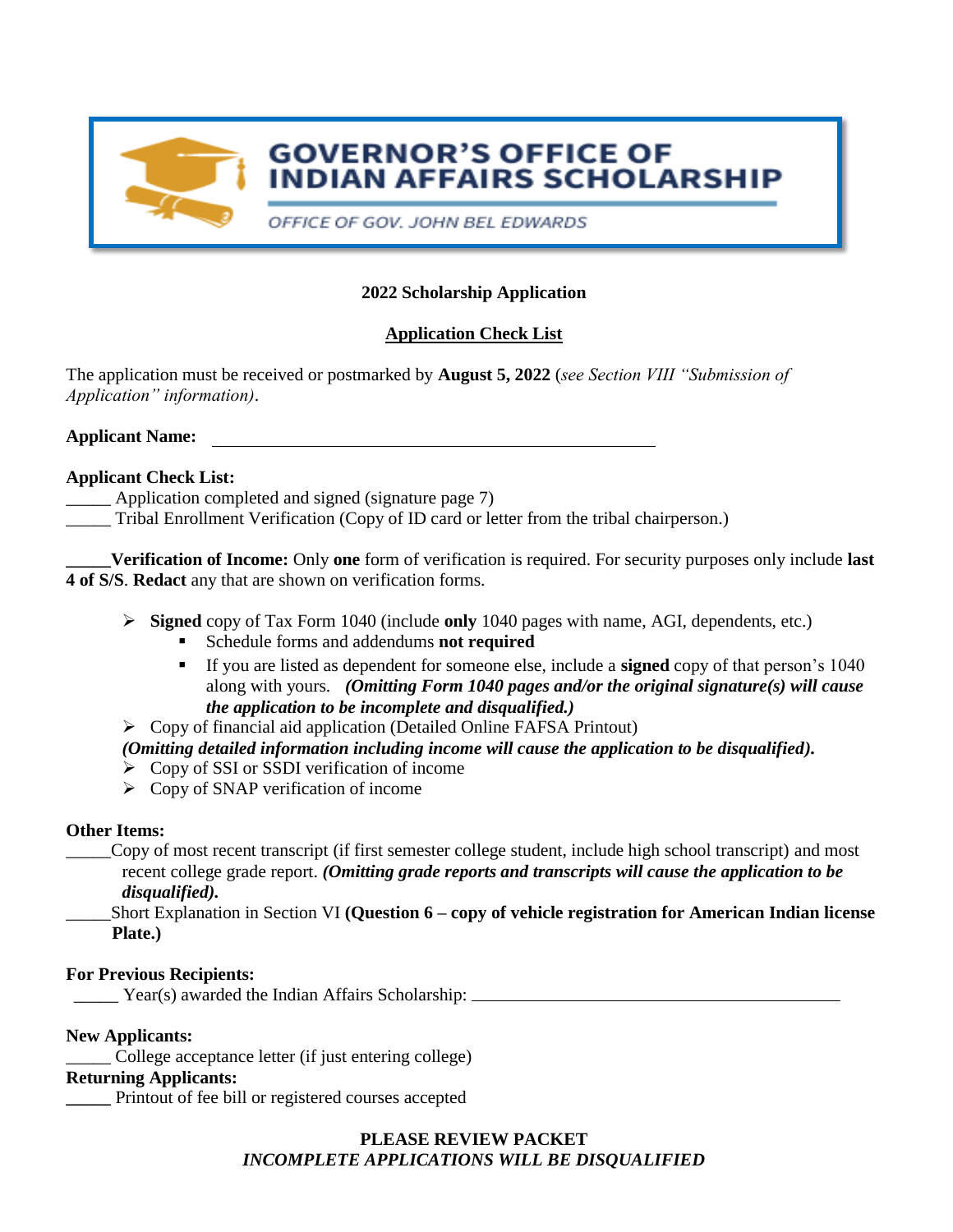

#### **2022 Scholarship Application**

The Governor's Office of Indian Affairs provides supplemental scholarships to American Indian students from Louisiana tribes listed below. The scholarship is funded through the sale and renewal of the American Indian license plates.

Supplemental monies are sent directly to the college/university/institute of American Indian students who are enrolled citizens of one of the following Louisiana tribes and/or groups:

- 1) Adais Caddo Tribe 2) Chitimacha Tribe Robeline, LA Charenton, LA
- 3) Choctaw-Apache Tribe of Ebarb 4) Clifton Choctaw Zwolle, LA Clifton, LA
- Elton, LA Leesville, LA
- 
- Golden Meadow, LA Houma, LA
- Montegut, LA Libuse, LA
- Marksville, LA Campti, LA

- 
- 5) Coushatta Tribe 6) Four Winds Cherokee

7) Jena Band of Choctaw 8) Louisiana Band of Choctaw Jena, LA Greenwell Springs, LA

9) United Houma Nation 10) Biloxi Chitimacha Conf. Muskogee

11) Pointe-Au-Chien Tribe 12) Talamali Band of Apalachee

13) Tunica-Biloxi Tribe 14) Natchitoches Tribe of Louisiana

Applications will be reviewed on a competitive basis and selections will be based on the following criteria:

Heritage: Parent(s) from a Louisiana Tribe listed above.

Father's name: Name of Tribe & Number:

Mother's name: Name of Tribe & Number:

Financial Need: Includes the number of family members, family income, background and economic status of the family and the cost of attending the institution.

2022 Scholarship Application **Page | 2** Short Essays: Essay questions must be answered in complete, well-developed paragraphs and numbered accordingly.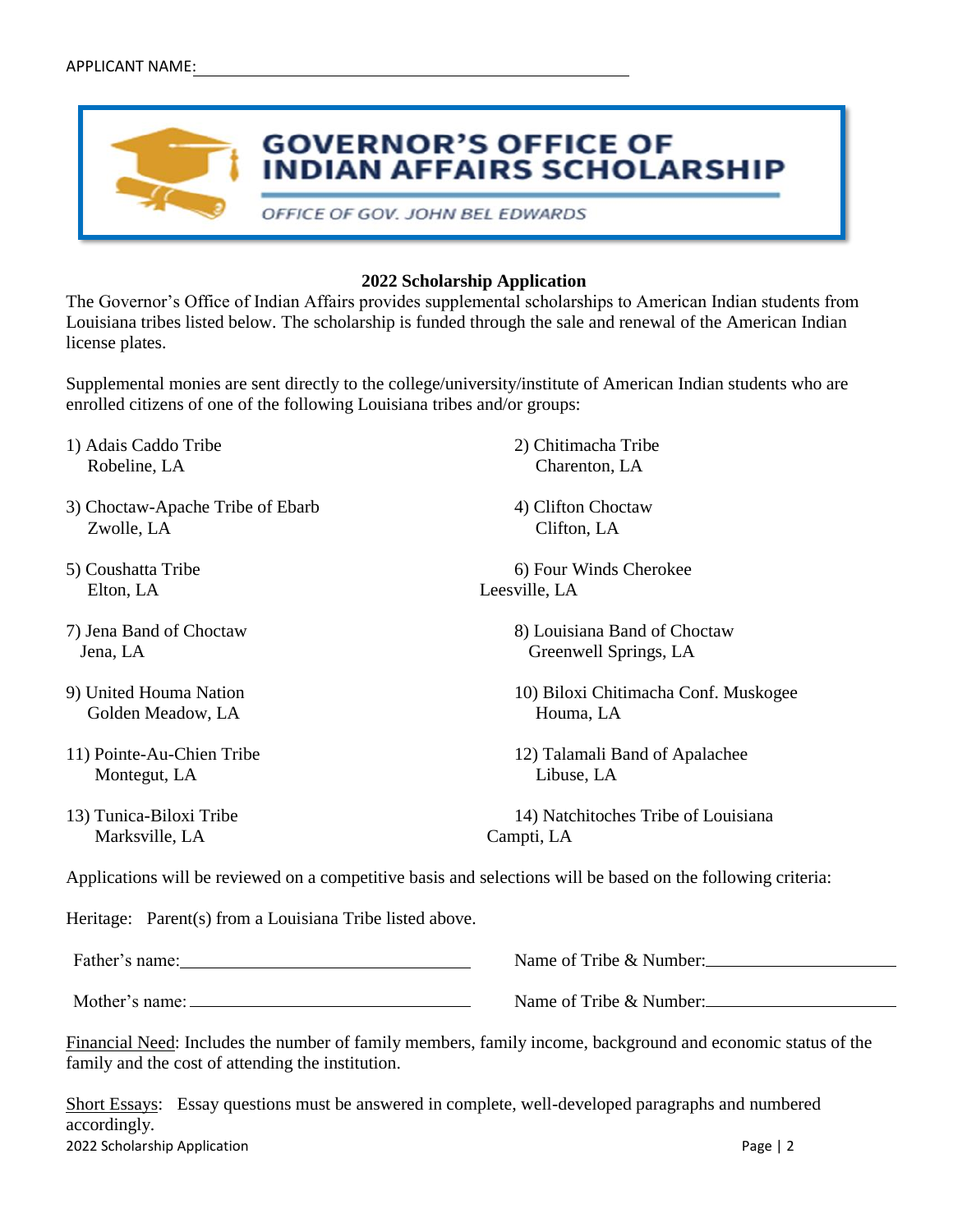

#### **(Please type or print the information below)**

This is the application for the scholarship administered through the Governor's Office of Indian Affairs. Please complete the application as it pertains to you. Your application will be disqualified if the application is incomplete or if any of the applicable items listed below are not included.

#### I. PERSONAL INFORMATION

| Applicant (Last name, First name, Middle Initial)<br>Mailing address (Street/Box No., City/Town, State, Zip) |                               | Date of application<br><b>Email Address</b>                                                                                                                                                                                 |  |
|--------------------------------------------------------------------------------------------------------------|-------------------------------|-----------------------------------------------------------------------------------------------------------------------------------------------------------------------------------------------------------------------------|--|
|                                                                                                              |                               |                                                                                                                                                                                                                             |  |
| Date of birth                                                                                                | Last 4 of Social Security No. | Name of Tribe & number                                                                                                                                                                                                      |  |
| <b>Marital Status</b>                                                                                        |                               | Can someone claim you as a dependent?                                                                                                                                                                                       |  |
|                                                                                                              |                               | II. PERSONAL FINANCIAL INFORMATION (Tax Form 1040 - If you are claimed as a dependent of someone<br>else, <b>INCLUDE</b> that person's <b>SIGNED</b> 1040 along with your <b>SIGNED</b> Tax Form 1040. <i>OMITTING THIS</i> |  |

#### A. INCOME

Please list last year's income for yourself as an applicant. If you are claimed as a dependent, please list that person's income.

Applicant \_\_\_\_\_\_\_\_\_\_\_\_\_\_\_\_\_\_\_\_\_\_\_\_\_\_\_

| Other |
|-------|
|-------|

Are there any expected changes of income from previous year for this year? Please explain.

*WILL CAUSE APPLICATION TO BE INCOMPLETE AND DISQUALIFIED*.)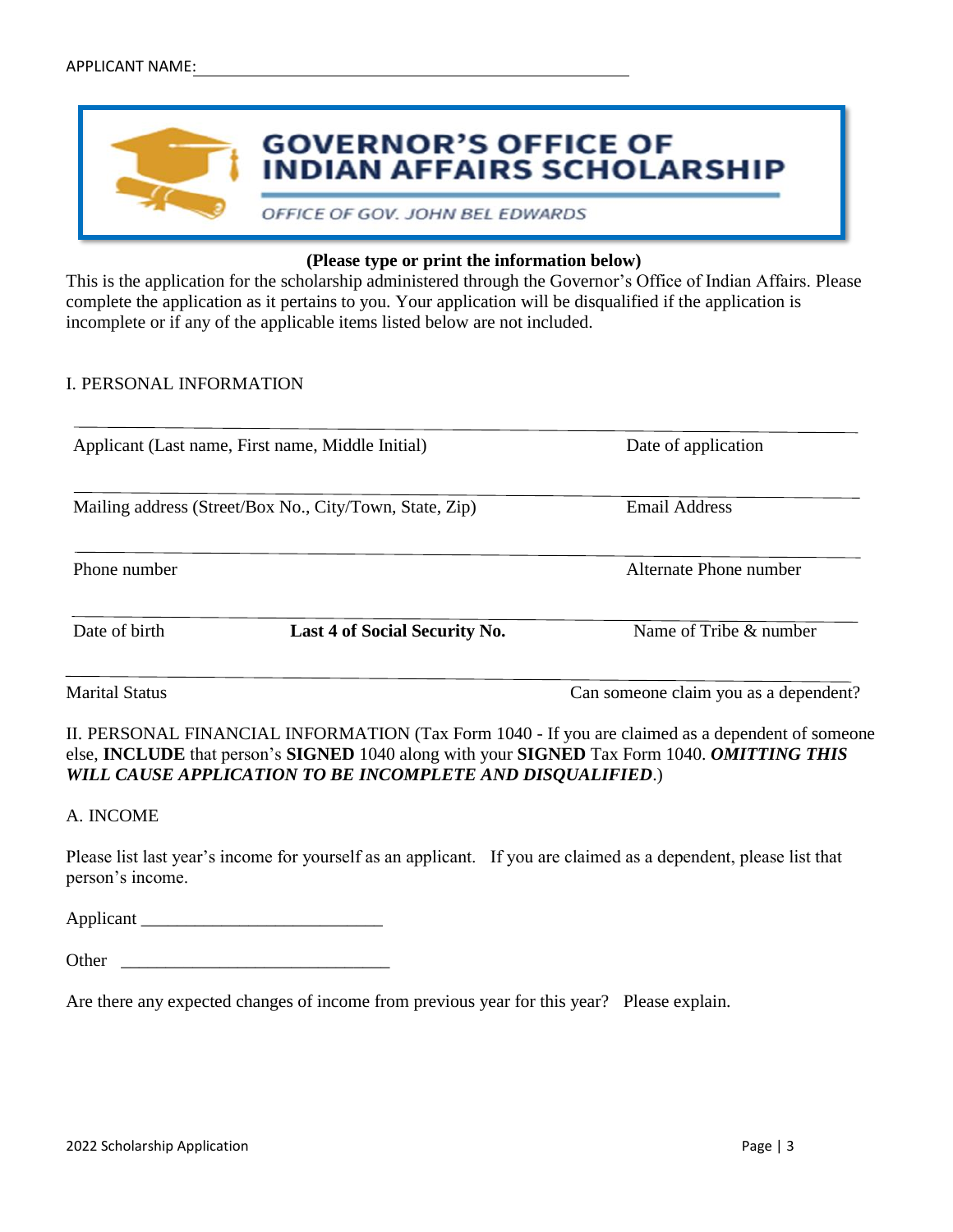# B. BASIC EXPENSES PER YEAR FOR FAMILY AS LISTED ABOVE (January – December);

| Rent/Mortgage                                                           |
|-------------------------------------------------------------------------|
| <b>Utilities</b>                                                        |
| Clothing                                                                |
| Medical/Dental                                                          |
| Child Care                                                              |
| Transportation                                                          |
| Special Needs or disability expense Special Needs or disability expense |
| Other, specify                                                          |
| <b>TOTAL</b>                                                            |

### III. ACADEMIC INFORMATION

**(Attach transcript, letter of acceptance, up-coming class schedule.)**

| High School & Post-secondary<br>attendance (Name & Address) | <b>Dates</b><br><b>Attended</b> | <b>Degree</b> | Date of<br><b>Graduation</b> | <b>Cumulative</b><br><b>GPA</b> |
|-------------------------------------------------------------|---------------------------------|---------------|------------------------------|---------------------------------|
|                                                             |                                 |               |                              |                                 |
|                                                             |                                 |               |                              |                                 |
|                                                             |                                 |               |                              |                                 |
|                                                             |                                 |               |                              |                                 |
|                                                             |                                 |               |                              |                                 |
|                                                             |                                 |               |                              |                                 |
|                                                             |                                 |               |                              |                                 |
|                                                             |                                 |               |                              |                                 |
|                                                             |                                 |               |                              |                                 |
|                                                             |                                 |               |                              |                                 |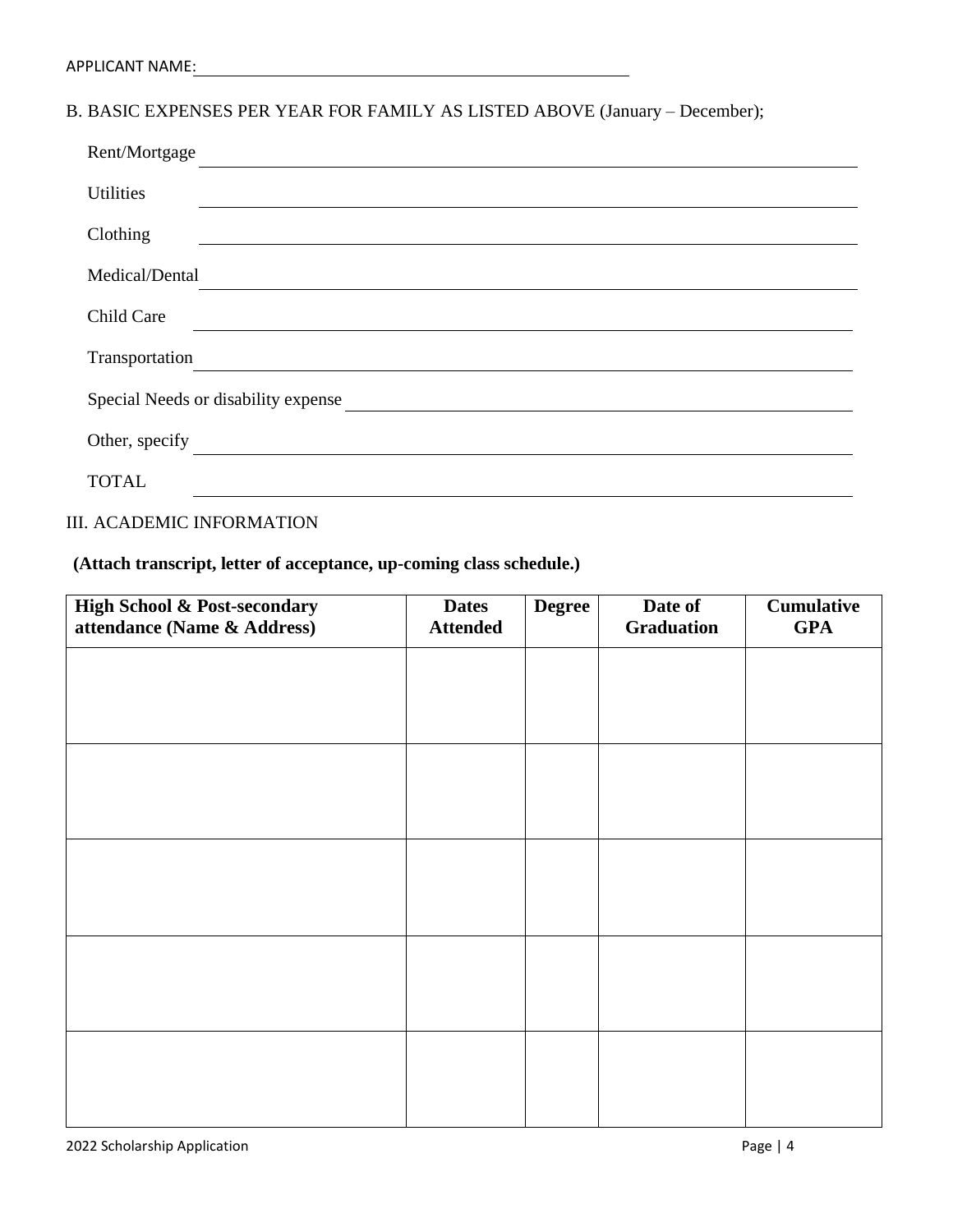#### IV. ACADEMIC FINANCIAL INFORMATION **(Attach financial aid form – online FASFA printout including income information or other outside financial aid documentation).** A. GENERAL INFORMATION

| <b>Entering Freshman:</b> | $Yes \_ No \_$                                                                                                                                                                                                                                                                                                      | If no, Classification:                                                                                                                                                                                                                                                                                                                  |
|---------------------------|---------------------------------------------------------------------------------------------------------------------------------------------------------------------------------------------------------------------------------------------------------------------------------------------------------------------|-----------------------------------------------------------------------------------------------------------------------------------------------------------------------------------------------------------------------------------------------------------------------------------------------------------------------------------------|
| Status:                   | Full-Time                                                                                                                                                                                                                                                                                                           | Part-Time                                                                                                                                                                                                                                                                                                                               |
| Living:                   | Campus Housing                                                                                                                                                                                                                                                                                                      | Off Campus Housing                                                                                                                                                                                                                                                                                                                      |
| <b>B. COSTS</b>           |                                                                                                                                                                                                                                                                                                                     |                                                                                                                                                                                                                                                                                                                                         |
|                           |                                                                                                                                                                                                                                                                                                                     |                                                                                                                                                                                                                                                                                                                                         |
| STUDENT SEMESTER BUDGET:  |                                                                                                                                                                                                                                                                                                                     | STUDENT SEMESTER RESOURCES:                                                                                                                                                                                                                                                                                                             |
| Tuition and Fees:         | $\frac{1}{2}$ $\frac{1}{2}$ $\frac{1}{2}$ $\frac{1}{2}$ $\frac{1}{2}$ $\frac{1}{2}$ $\frac{1}{2}$ $\frac{1}{2}$ $\frac{1}{2}$ $\frac{1}{2}$ $\frac{1}{2}$ $\frac{1}{2}$ $\frac{1}{2}$ $\frac{1}{2}$ $\frac{1}{2}$ $\frac{1}{2}$ $\frac{1}{2}$ $\frac{1}{2}$ $\frac{1}{2}$ $\frac{1}{2}$ $\frac{1}{2}$ $\frac{1}{2}$ | Student Contribution: \$                                                                                                                                                                                                                                                                                                                |
| Room and Board:           | $\mathbb{S}$<br><u> Alexandria (m. 1888)</u>                                                                                                                                                                                                                                                                        | Spouse Contribution: \$                                                                                                                                                                                                                                                                                                                 |
| <b>Books:</b>             | <u> Alban Maria (</u><br>$\mathbb{S}$                                                                                                                                                                                                                                                                               | $\sim$<br><b>Parent Contribution:</b>                                                                                                                                                                                                                                                                                                   |
| Transportation:           | \$                                                                                                                                                                                                                                                                                                                  | $\frac{1}{2}$ $\frac{1}{2}$ $\frac{1}{2}$ $\frac{1}{2}$ $\frac{1}{2}$ $\frac{1}{2}$ $\frac{1}{2}$ $\frac{1}{2}$ $\frac{1}{2}$ $\frac{1}{2}$ $\frac{1}{2}$ $\frac{1}{2}$ $\frac{1}{2}$ $\frac{1}{2}$ $\frac{1}{2}$ $\frac{1}{2}$ $\frac{1}{2}$ $\frac{1}{2}$ $\frac{1}{2}$ $\frac{1}{2}$ $\frac{1}{2}$ $\frac{1}{2}$<br>Social Security: |
| Miscellaneous:            | \$<br><u> 1990 - John Stein, mars and de la politica de la politica de la politica de la politica de la politica de la</u>                                                                                                                                                                                          | SSI or SSDI:<br>$\frac{1}{2}$ $\frac{1}{2}$ $\frac{1}{2}$ $\frac{1}{2}$ $\frac{1}{2}$ $\frac{1}{2}$ $\frac{1}{2}$ $\frac{1}{2}$ $\frac{1}{2}$ $\frac{1}{2}$ $\frac{1}{2}$ $\frac{1}{2}$ $\frac{1}{2}$ $\frac{1}{2}$ $\frac{1}{2}$ $\frac{1}{2}$ $\frac{1}{2}$ $\frac{1}{2}$ $\frac{1}{2}$ $\frac{1}{2}$ $\frac{1}{2}$ $\frac{1}{2}$     |
| <b>Total Expenses:</b>    | <u> Albanya (Albanya)</u><br>\$                                                                                                                                                                                                                                                                                     | $\frac{1}{2}$<br>VA Benefits:                                                                                                                                                                                                                                                                                                           |
| Total College Aid:        | $\mathbb{S}$                                                                                                                                                                                                                                                                                                        |                                                                                                                                                                                                                                                                                                                                         |
| <b>Total Unmet Need:</b>  | \$                                                                                                                                                                                                                                                                                                                  |                                                                                                                                                                                                                                                                                                                                         |

| Other assistance you have sought: | Did you receive funding? | If yes, amount. |
|-----------------------------------|--------------------------|-----------------|
|                                   |                          |                 |
|                                   |                          |                 |
|                                   |                          |                 |
|                                   |                          |                 |
|                                   |                          |                 |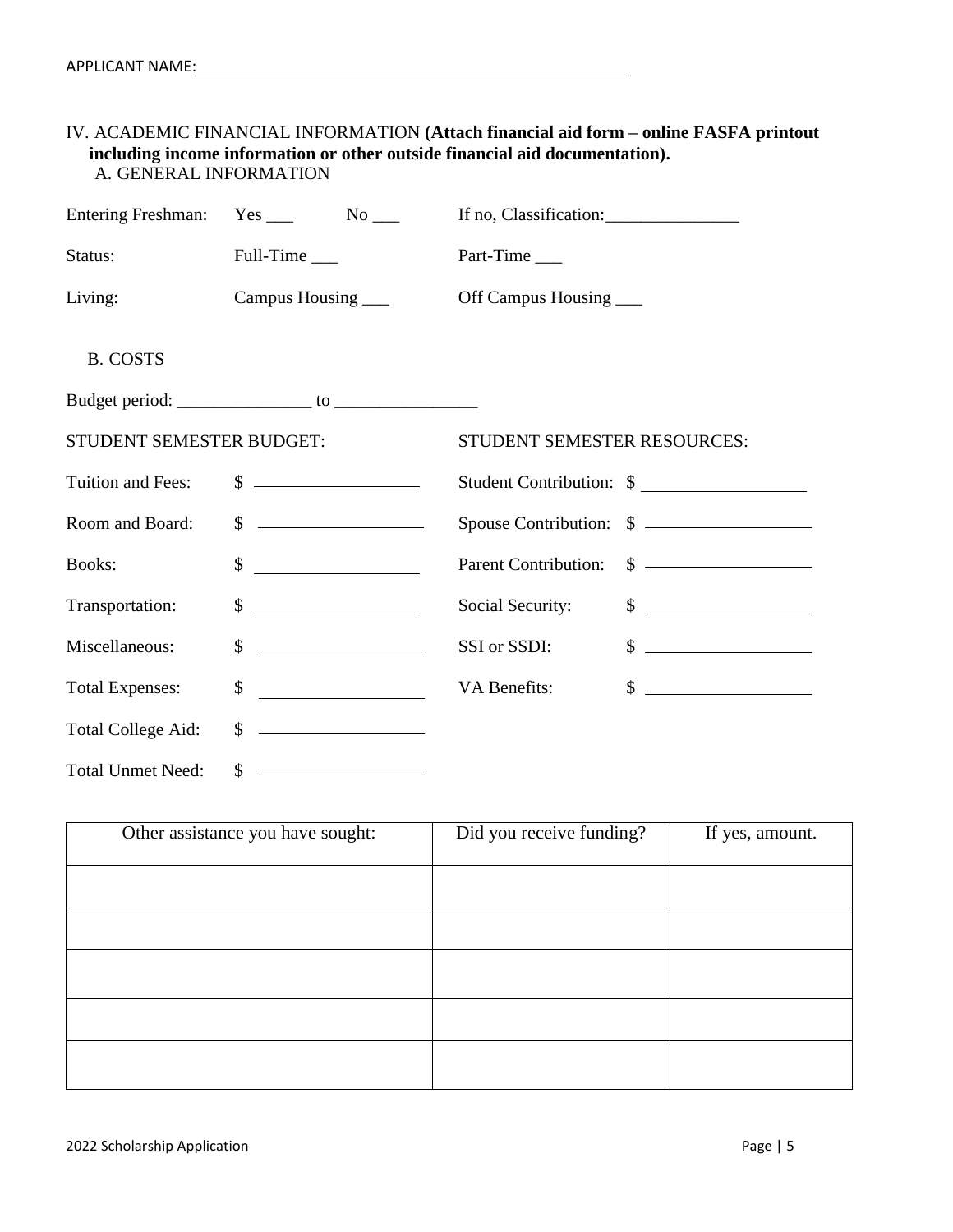### V. EDUCATION INFORMATION

#### APPLICANT'S EDUCATION LEVEL:

| GED                                   | <b>Year Obtained</b>             |
|---------------------------------------|----------------------------------|
| High School Diploma                   | <b>Year Obtained</b>             |
| Attended College? How many semesters? | Last Attended                    |
| <b>Associate Degree</b>               | <b>Year Obtained</b>             |
| <b>Bachelor Degree</b>                | Year Obtained                    |
| <b>FATHER'S EDUCATION LEVEL:</b>      | <b>MOTHER'S EDUCATION LEVEL:</b> |
| <b>GED</b>                            | <b>GED</b>                       |
| High School Diploma                   | High School Diploma              |
| Associate Degree                      | <b>Associate Degree</b>          |
| Bachelor Degree or higher             | Bachelor Degree or higher        |

\_\_\_\_\_\_\_ None of the above \_\_\_\_\_\_\_ None of the above

### **COLLEGE/UNIVERSITY** THAT YOU WILL BE ATTENDING THIS SEMESTER:

| Name of Institution:    |                                                                                                                      |
|-------------------------|----------------------------------------------------------------------------------------------------------------------|
| <b>Mailing Address:</b> |                                                                                                                      |
| City/State/Zip Code:    | <u> 1988 - Jan Barbara, margaret e popularista e popularista e popularista e popularista e popularista e popular</u> |
| Phone Number:           |                                                                                                                      |
| <b>MAJOR:</b>           |                                                                                                                      |

**As a reminder, if you are currently enrolled in a college/university, a transcript must accompany this application.**